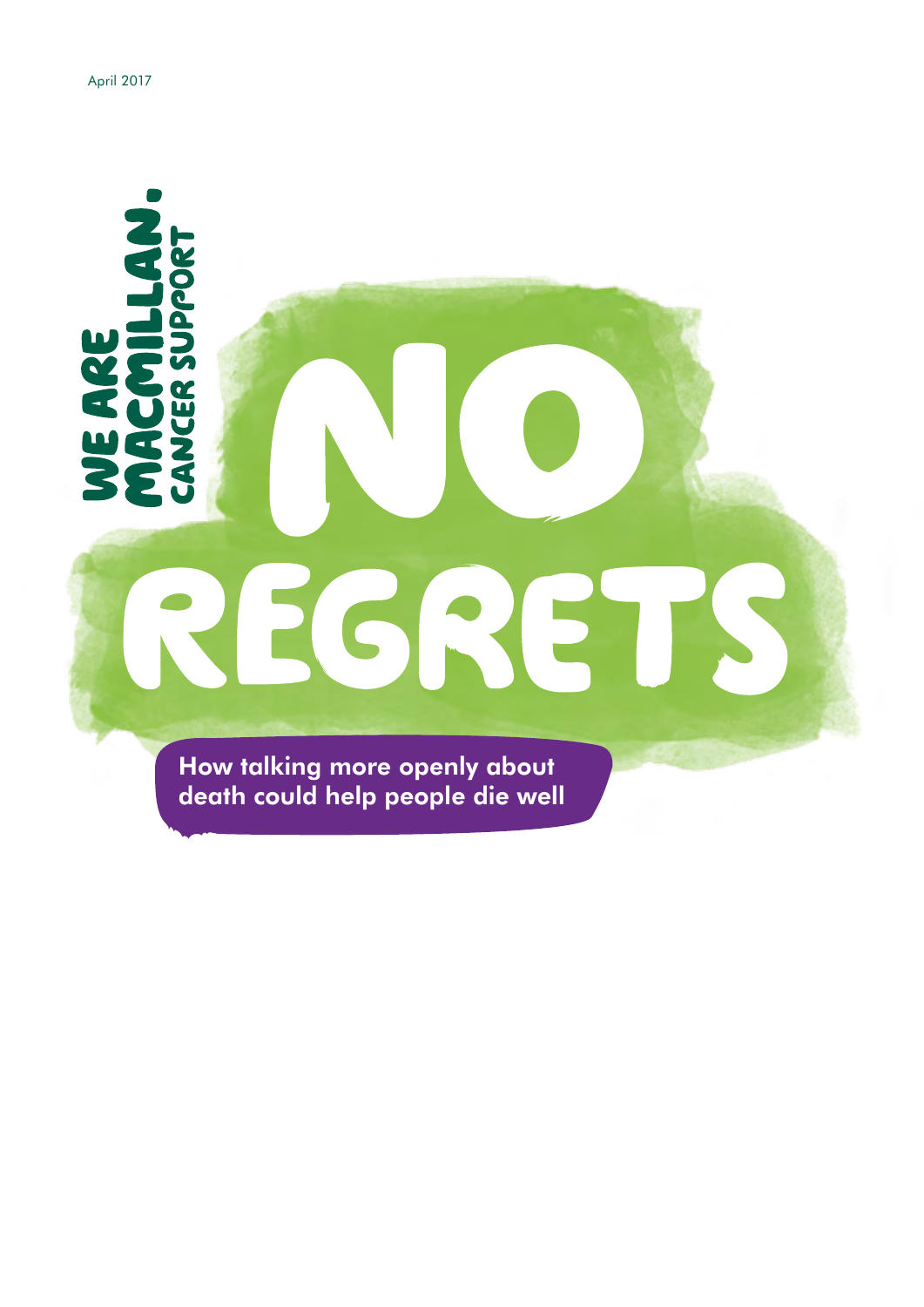### **Contents**

| <b>Foreword</b>                | <u>3</u>                |
|--------------------------------|-------------------------|
| <b>Executive summary</b>       | $\overline{\mathbf{4}}$ |
| The problem with talking       | <u>6</u>                |
| Planning a good death          | <u>8</u>                |
| Supporting people to die well  | <u>9</u>                |
| <b>What Macmillan is doing</b> | 12                      |
| <b>References</b>              | 13                      |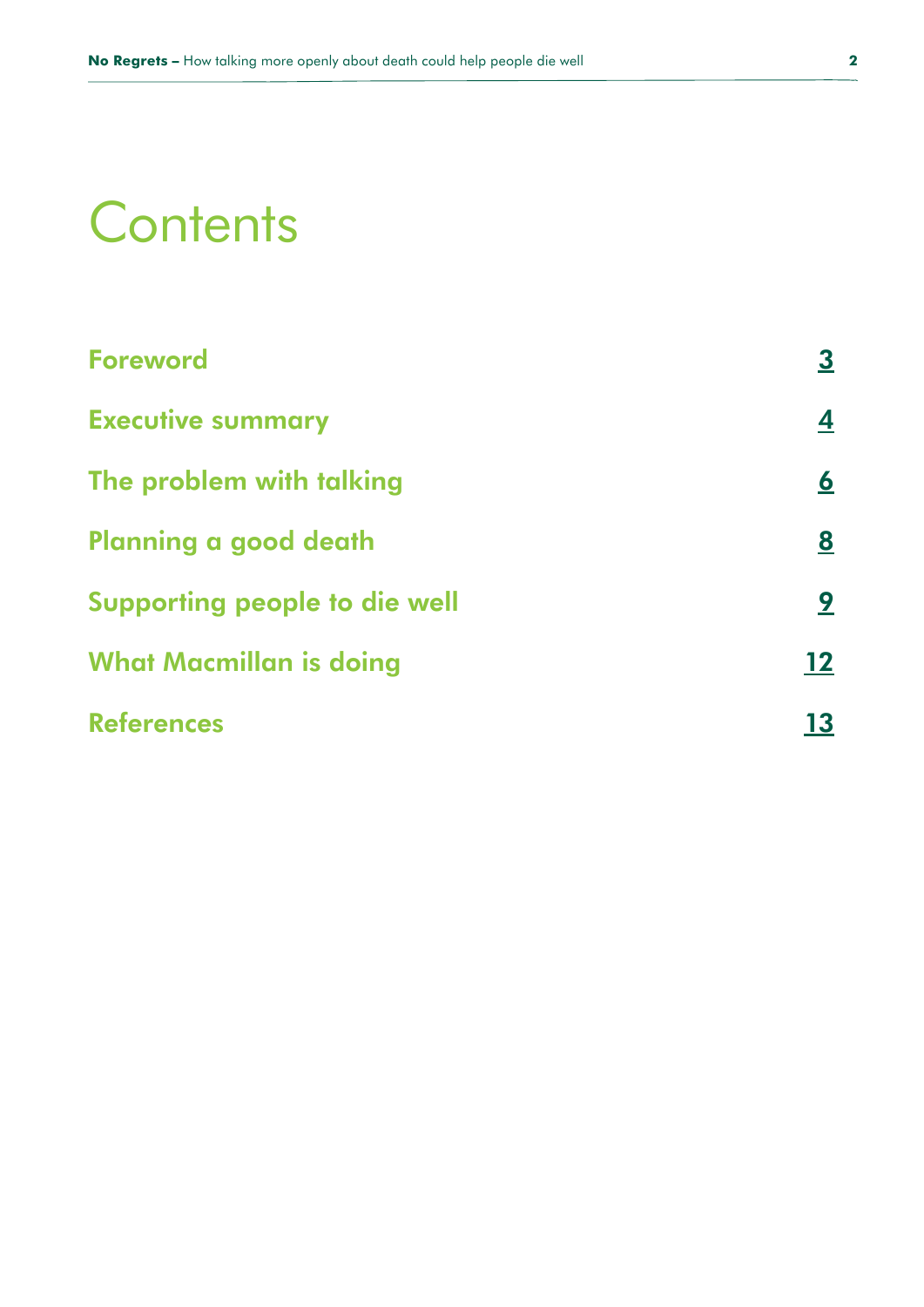### <span id="page-2-0"></span>Foreword

For nearly 20 years my career has focused on improving end of life care. My passion developed during my time as a district nurse when I worked with dying people and their families. I've witnessed death first hand, and done my best to make a person's passing as peaceful and comfortable as possible. Working now at Macmillan Cancer Support, I know we make a huge difference to end of life care across the UK through our wide range of services and influencing work.

One of the biggest lessons I have learned, and one which really influences our work at Macmillan, is that there is a stark difference between a 'good' and a 'bad' death. At Macmillan, we want everyone, where possible, to have a death that's pain-free and in the place of their choosing. This is where the power of talking about death in advance is crucial.

As many of the medical professionals working in clinical roles will already know, having open and honest conversations about dying can be the first step towards having a 'good' death.

When my own mother died of oesophageal cancer a few years ago, we had often talked about her eventual death. Although it was hard making ourselves think about her final days, and about my life without her, I can't express enough how vital it was to know what she wanted. Far from 'giving up' on life, expressing her choice about where she wanted to die, and what her priorities were, was her way of taking control of what happened to her. For me and my dad it meant that, when she finally died, we had the peace of knowing it was what she would have wanted. This would never have happened without us talking about it. Macmillan knows that not everyone who needs to is given the chance to have these vital conversations. We also know that, too often, people are not dying where they would like to, or in some cases do not even know they get a say on what happens around their final days. We've carried out research into possible reasons for this, exploring attitudes towards dying – among the general public, and people who have cancer – and our initial findings have been illuminating.

Macmillan wants people to be more prepared for dying, and less averse to talking about it. This report will outline some of our initial findings, and aims to start a national conversation, questioning existing attitudes about death.

The only certainty in life is that we will all die. What is less certain is where and what experience we will have when it happens. It's only by talking that we can agree what is really important to us, and put plans in place to make that happen.

Adrienne Betteley PG Dip Res,

BSC (Hons) Specialist Practitioner District Nursing, RN (Adult) Head of Health and Social Care, Macmillan Cancer Support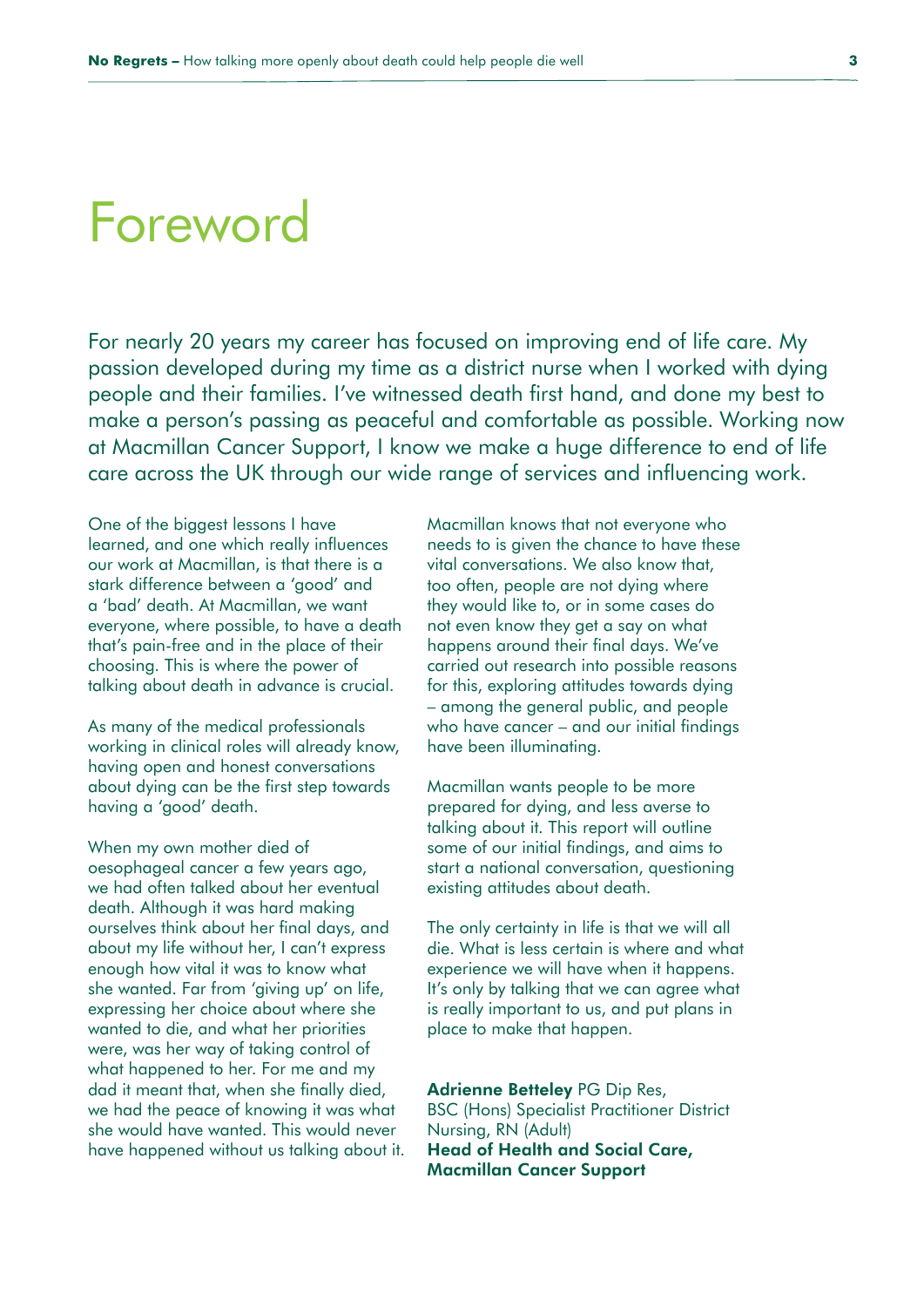### <span id="page-3-0"></span>Executive summary

There is a crisis of communication in the UK when it comes to death. Many of us face barriers that stop us talking about dying – and health and social care professionals, too, may be missing key opportunities to bring up the topic. In fact, around two in three people (64%) think that we do not talk about death enough in this country.

For those faced with a life-threatening illness like cancer, being able to share thoughts and fears is important. Around three in four of people with cancer have thought about the fact that they may die from their cancer, and around one in five said they think about it 'constantly' or 'often'. Yet just over a third (35%) of these people had not shared their feelings with anyone, and less than a tenth (8%) had spoken to their healthcare team.

Being able to talk about dying is essential when it comes to preparing ourselves for our own death. While it's becoming more and more accepted that everyone should write a will, it's much less common to think about your future care needs. But we need to. With the right support, 64% of people with cancer would like to die at home, but only 30% currently do. Only 1% would like to die in hospital, but 38% of people currently do.

With the right support, **64% of people with cancer would like to die at home**, but only 30% currently do.

By putting plans in place earlier, and thinking about what matters to you and your family, it may be possible to die 'well', and in the place of your choosing. Improving the way that we die is a huge topic, and not one that we can fully address in one report. But we have carried out initial research into our attitudes towards death and dying, and what some of the barriers to talking could be.

We will explore some of these issues in this report:

- Death as a 'taboo' subject
- The role of planning in improving care for dying people
- What needs to change and what the UK governments can do.

At Macmillan, we're doing what we can to improve care for dying people, alongside other charities and organisations. But we can't do this alone. It's vital that the next Government prioritisies end of life care so that people approaching the end of their lives receive the right care and support, in the place of their choice.

**Just 1% would like to die in hospital**, but 38% of people with cancer currently do.

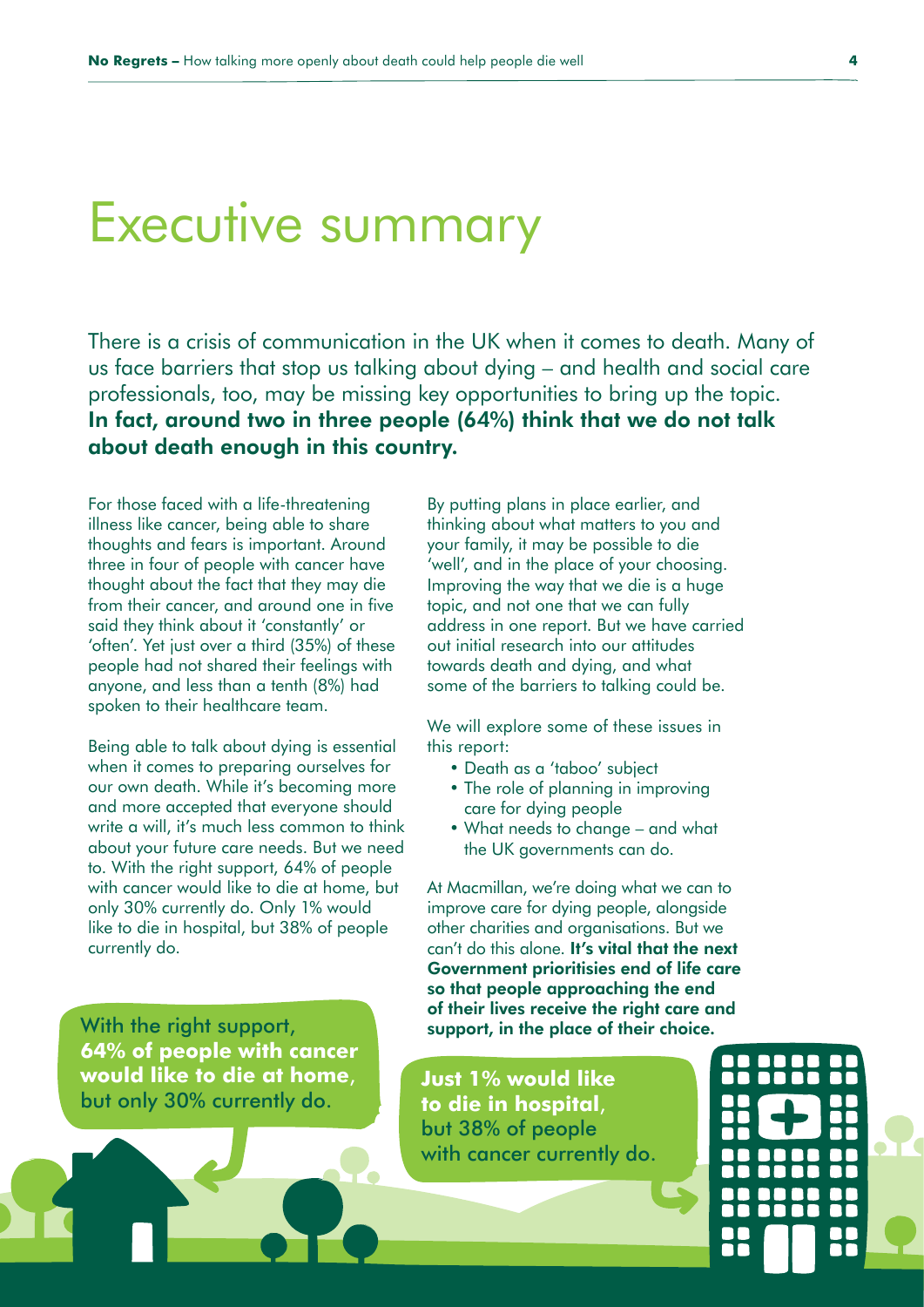#### About the research

This report outlines initial findings from three pieces of research:

- Macmillan Cancer Support commissioned ICM Unlimited to survey the general public. The total sample size was 2,096, and 1,786 answered the questions about death and dying. Fieldwork was undertaken between 22nd–24th March 2017. The survey was carried out online. The figures have been weighted to be representative of the population.
- Macmillan Cancer Support commissioned YouGov Plc. to survey people with cancer. The total sample size was 2,005 people with a previous cancer diagnosis, and 1,878 people answered questions relating to death and dying. Fieldwork was undertaken between 20–29 March 2017. The survey was carried out online. The figures have been weighted to be representative of the population of those living with cancer.
- Macmillan Cancer Support commissioned research agency Revealing Reality to carry out an in-depth qualitative study exploring the experiences of cancer patients at end of life and the wider health and social care system. This study included ethnographic methods as well as in-depth interviews with people living with a terminal cancer diagnosis and health and social care professionals.

'A patient I had known for many years convinced me of the importance of Advance Care Planning. Ron could so easily have died in hospital, enduring a futile and undignified attempt at resuscitation. After a hospital discharge, we documented his wishes together. Ron subsequently died at home with his wife present. After Ron's death, I visited his wife and we flicked through Ron's Preferred Priorities for Care (PPC) document. We realised he had achieved the death he had wished for those many months before. This was of great comfort to his wife. Without this planning process, her bereavement experience would have been very different.'

**Dr Pete Nightingale GP Macmillan Cancer Support GP Advisor – End of Life Care**

#### About Advance/Anticipatory Care Planning

Advance Care Planning – or Anticipatory Care Planning in Scotland – is the term used for planning ahead for a time when a person's health may change and they lose capacity to make decisions and/ or communicate these with others. The technical term, often abbreviated to ACP, gives the misleading impression that it is a complex process – but it's about thinking, talking, and recording plans.

Putting an Advance Care Plan in place for someone's death involves discussion between the individual and someone from their care team around their wishes. An Advance Care Plan can consider the individual's worries, values, personal goals, and preferences for their care.

Having a record of someone's preferences in advance of their death can significantly impact on their experience. For example, Macmillan has found that:

When staff have a record of where someone would like to die, that person is almost twice as likely to die in the place of their choosing.<sup>1</sup>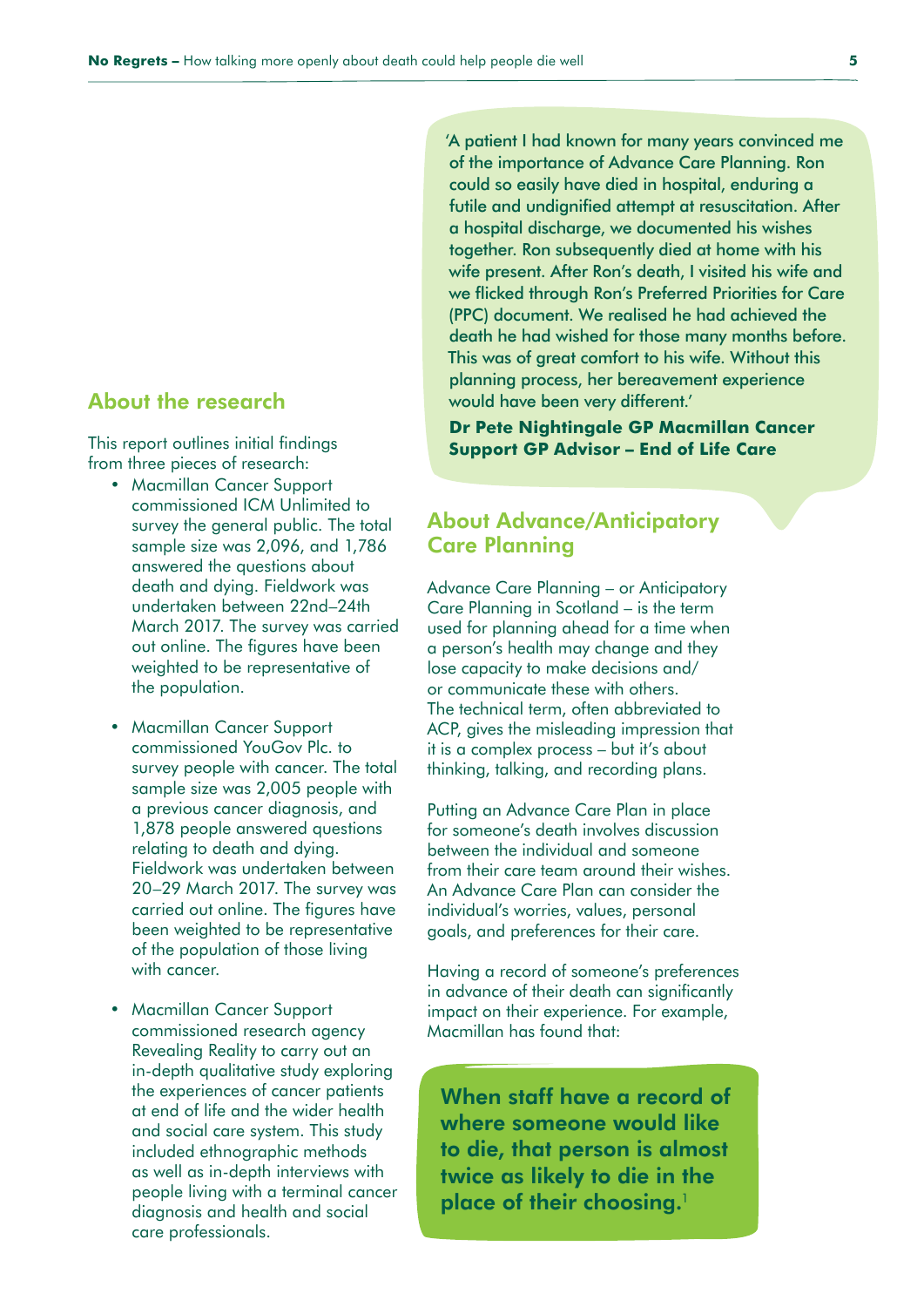### <span id="page-5-0"></span>The problem with talking

There are many reasons why people may not be having early and helpful conversations about death and dying. These are often linked to wider cultural barriers, which we will explore in this section.

#### Death and cancer as 'taboo' subjects

Our research has identified that there is still a considerable taboo around talking about death, and also talking about cancer.

For those who are faced with illness, death may be a sensitive topic, and something that they do not want to face just yet. For others, it may seem far off and irrelevant to them – or, so inevitable and out of their control that there is no point thinking about it, let alone having conversations about it.

When we surveyed the general public, one in seven people (15%) opted out of answering questions about death. This figure rises to 26% among young men. It seems that for some, it may be a topic that they simply don't want to think about, or which they do not feel is relevant to them.2 Fear may be a big part of this. Of the people we surveyed, the vast majority (84%) had fears about death.3

**Around two in three people (64%)** think that we do not talk about death enough in this country.4



We found that 94% of people living with cancer answered our questions relating to death.<sup>5</sup> This could be because they have been faced with the prospect of their own death.

Around three in four (76%) had thought about the fact that they might die from their cancer.<sup>6</sup>

> **23%** living with cancer said that **they thought about their own death 'constantly' or 'often'.**<sup>6</sup>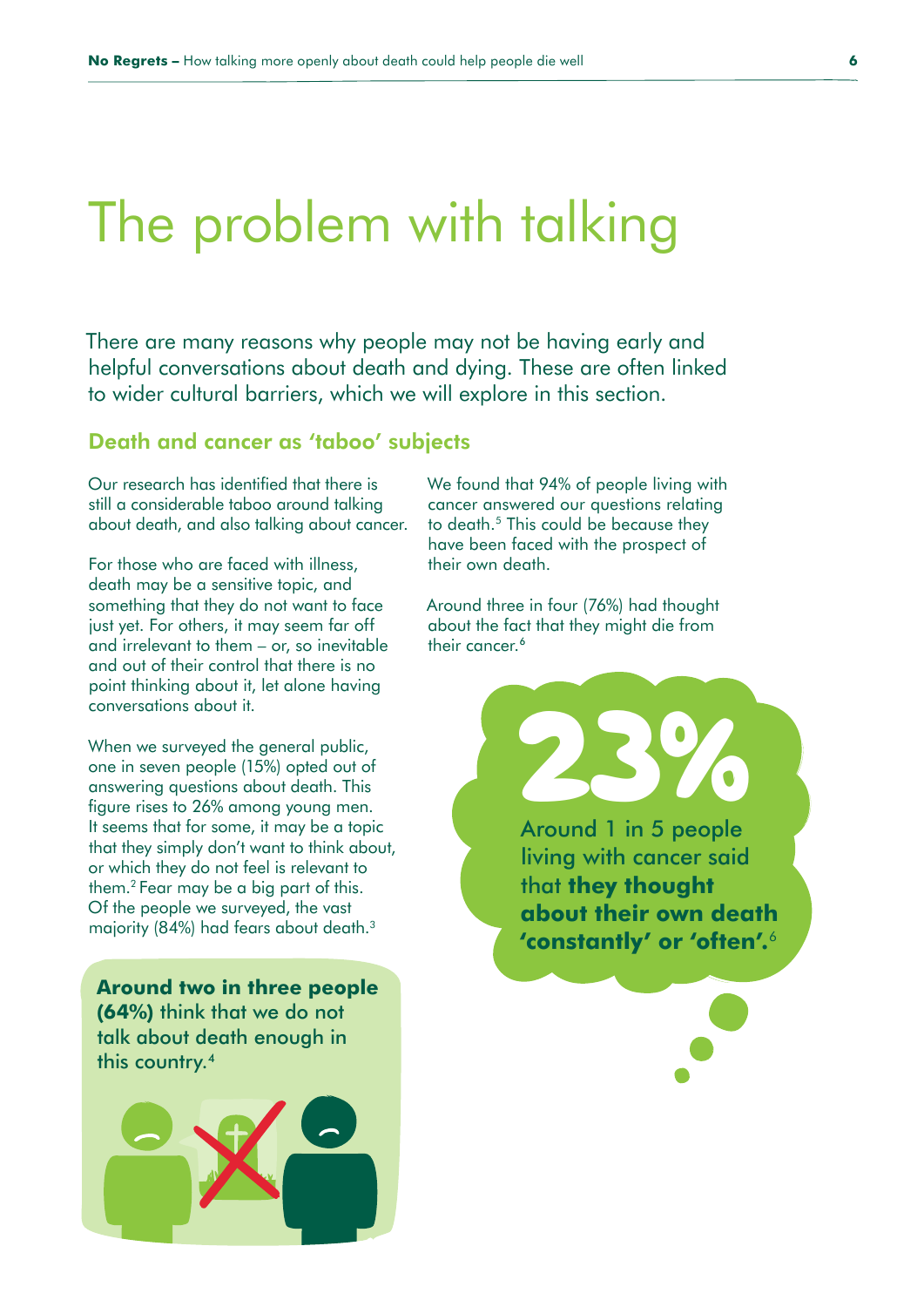#### But despite this, there was reluctance to voice these concerns. Just over a third (35%) of people who said they had thoughts and feelings about their death had not shared these feelings with anyone. Only 8% had spoken to their healthcare team.<sup>7</sup>

When asked why they hadn't shared their worries with anyone, a fifth (20%) said that they didn't feel comfortable talking about it and around one in five (22%) said that they didn't want to bother anyone.<sup>8</sup>

More than one in four people with cancer (28%) find it hard to be honest about how they feel about cancer.<sup>9</sup>

'No one has ever discussed making plans with me. No one has even barely discussed the fact that I'm dying. From diagnosis, all the way up to now, there's a total avoidance of the idea that you might not actually make it – even though the consultant is there telling you it's terminal.'

### Rhys' story

Being able to talk about death, rather than avoiding the reality of it, can be vital, as Rhys' experience shows.

Rhys, 38, was living with his girlfriend Rhea and working as a bartender in Manchester, hoping to go to university to complete a PhD, when he was diagnosed with terminal lung adenocarcinoma in July 2015. In April 2016, Rhea and Rhys got married.

Rhys initially responded well to treatment and lived beyond his initial prognosis. However, his health deteriorated rapidly in October 2016 and in January 2017, Rhys died in hospital with Rhea at his side.

'All of the advice and guidance you get, you have to go and seek it out. It would be so great if a person just came to you and said, 'we should talk about this'. There are bereavement counsellors, and going back to work counsellors, but there's no 'hey, you're going to die' counsellor.' Rhys

'We had spoken about what he wanted between us, but we never really put anything formal in place. The whole experience has been really upsetting.' Rhea, Rhys' wife

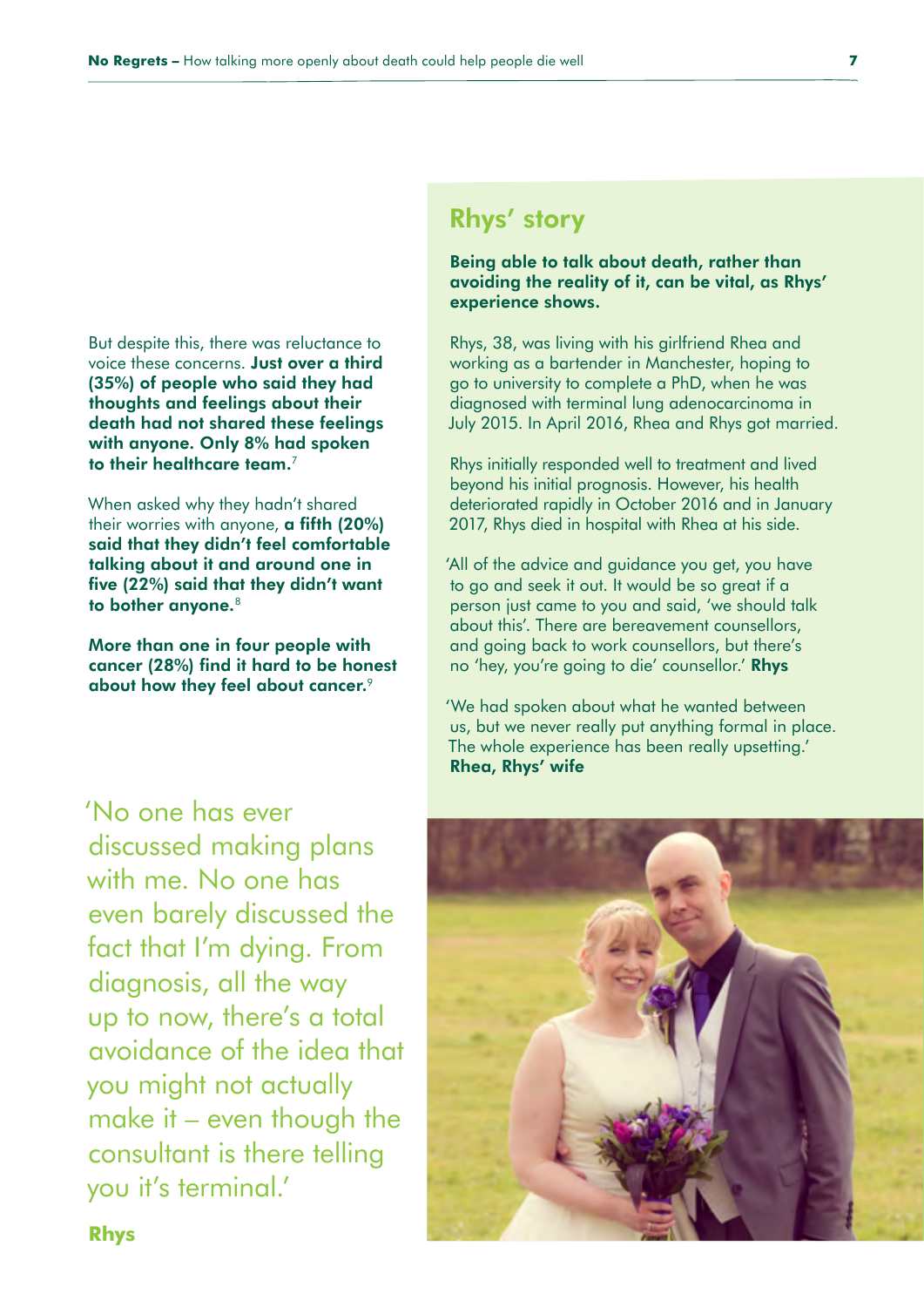### <span id="page-7-0"></span>Planning a good death

So why is the taboo around death and dying important? It's because there is a vast difference between a 'good' and a 'bad' death – both to the individual and the people they have left behind.

We asked people with cancer where they would like to die, if they had the right care and support:

- 64% of people with cancer would like to die at home; $10$  only 30% currently do<sup>11</sup>
- Only 1% stated a hospital as their preferred place;<sup>12</sup> 38% of people currently die in hospital.<sup>13</sup>

By making it more natural to talk about death, it will be less difficult to have those vital conversations about what someone's final wishes are. If concerns and preferences about care are raised early enough, a lot can be done to make sure they are dealt with. This is what happened with Peter, whose story is to the right.

'When you see someone die in the way you know they want; it can be empowering. If only people could see that a death could be a good one, they would be a lot more passionate about it.'

**Macmillan clinical nurse specialist, Palliative Care**



#### Peter's story

Peter, 81, was diagnosed with incurable lung mesothelioma – an asbestos-related cancer – in July 2016 after suffering from chest pains.

He was put in touch with the local hospice who began to work through an Advance Care Plan with him and his daughter, Vivien.

'I told him I wasn't scared of dying but I was apprehensive about dying in pain.' Peter

He died in November 2016 having fulfilled his wish not to die in pain.

'It was great because it didn't leave anything unsaid and brought us closer together. I knew exactly what he wanted and what he was scared of so when it came to the end I knew that he got what he wanted and it made things easier for me to cope with.' Vivien, Peter's daughter

Peter's story is an example of the value of talking about death. Speaking with his healthcare team and with his daughter about his priorities meant that they could focus on fulfilling his wishes. For Vivien, it helped her cope emotionally with her father's death.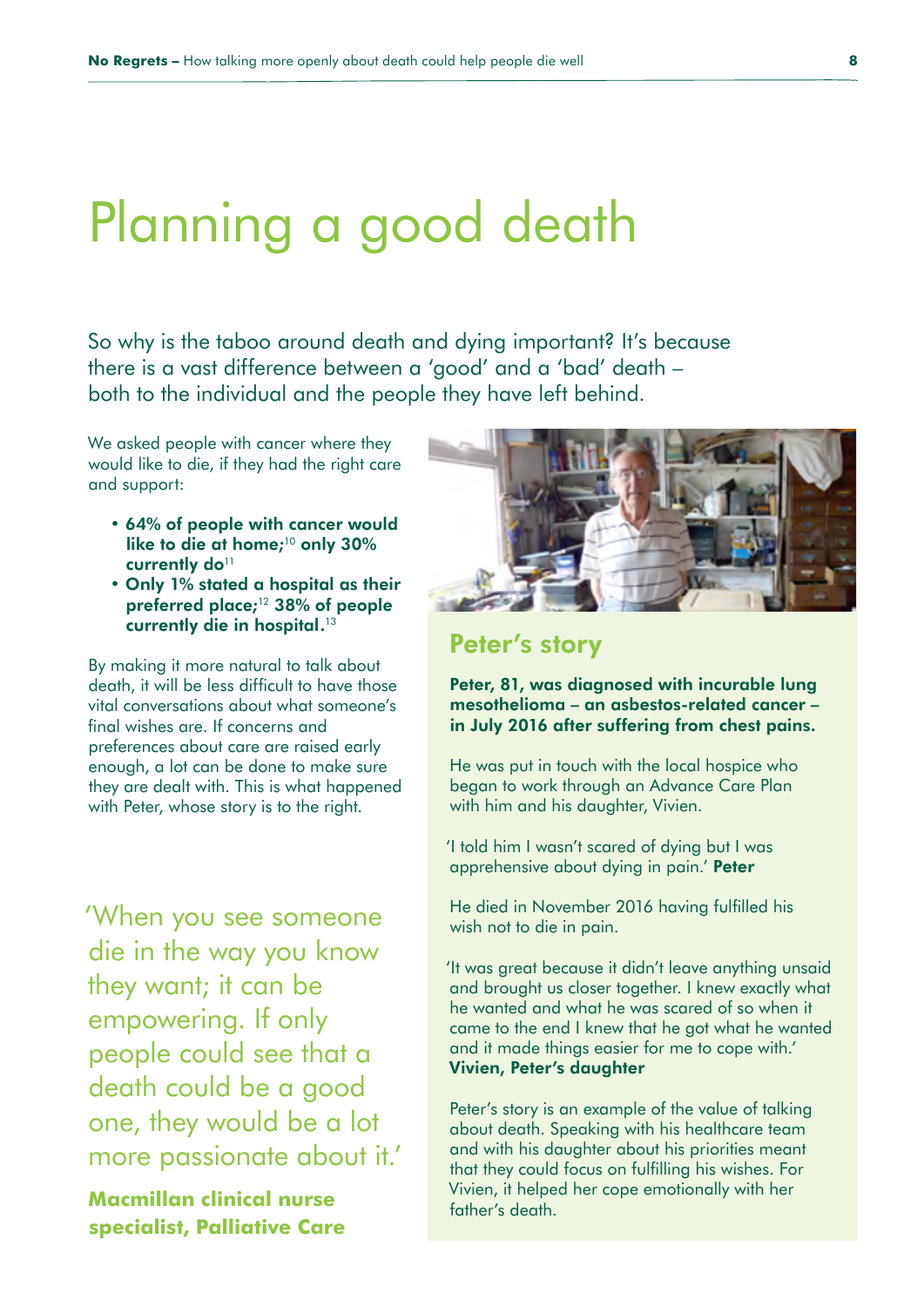## <span id="page-8-0"></span>Supporting people to die well

For people to have the kind of death that they and their friends and family would want, it's essential to establish what is important to them.

In some situations, like Peter's, we have seen that pain relief is paramount. But it's only by creating environments where it is acceptable to discuss these issues that we will learn what matters to us, and put plans in place early enough for these to happen.

#### Make planning normal

Across our research, many people were undertaking various levels of planning around their death. Around two in five members of the public (38%) have written a will, $14$  and 70% of people **with cancer have done so.**<sup>15</sup> Rhys, whose story is mentioned earlier, married Rhea in preparation for his death.

However, when it comes to thinking about future care, people are much less likely to have thought about their preferences.

Our survey of the general public found that just one in 20 people (5%) have thought about where they would like to die, and only 5% have planned their future care.<sup>16</sup>

Among people with cancer, these figures are higher, but still much lower than those who have made a will. One in five (20%) have thought about where they would like to die, and one in nine (11%) have planned their future care.<sup>17</sup>

Macmillan believes that thinking about your future care should be as normal

#### Ways people have prepared for their death 14, 15

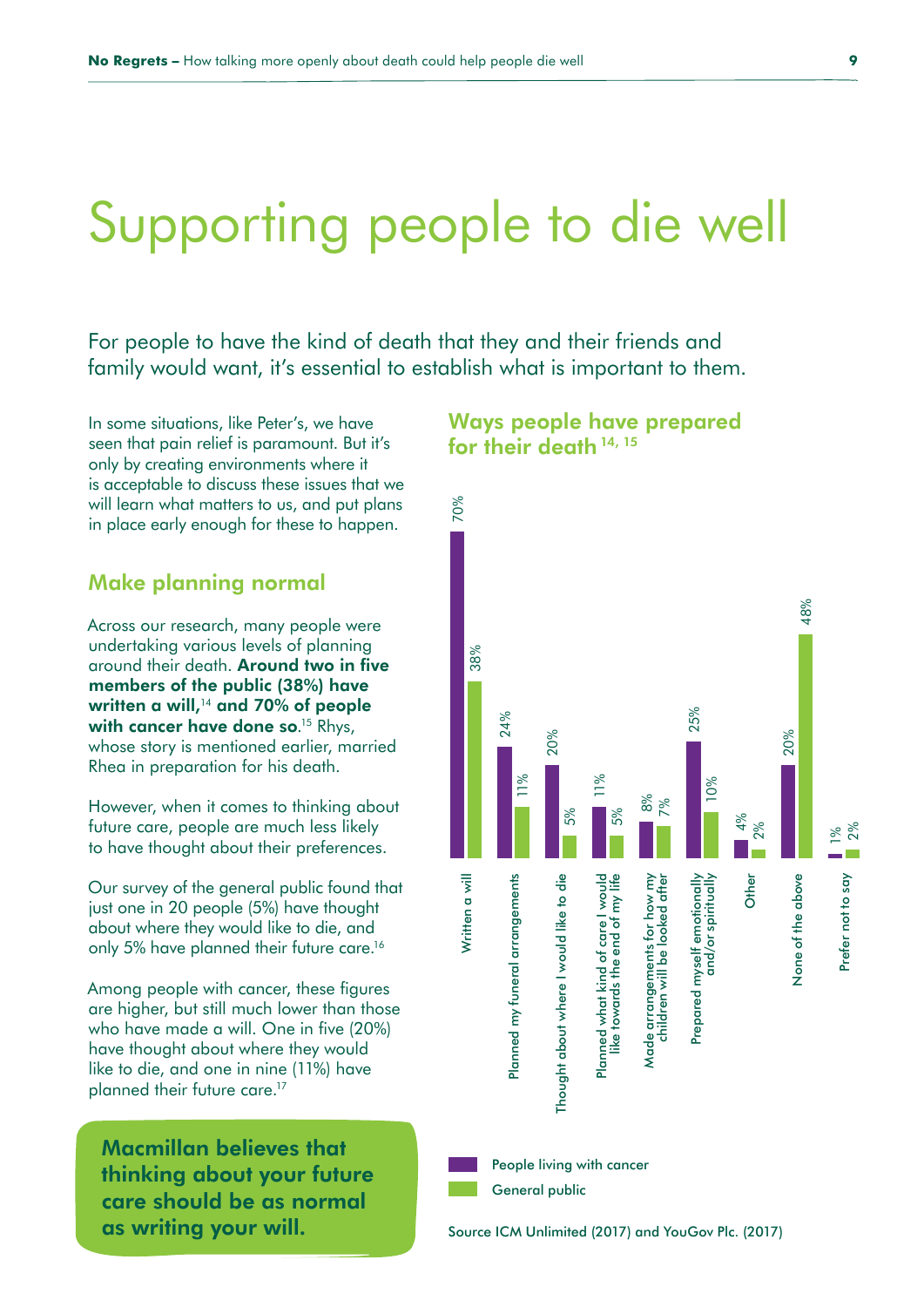#### Challenge perceptions

For beneficial conversations around planning to happen earlier and more regularly, we need to challenge existing perceptions that may be barriers:

Thinking or talking about death, and making plans for it, isn't giving up. In fact, it is taking control of a situation that is otherwise out of your control.

Dying is too important to be left to the end. Dying is a part of life, and one which is – to some extent – in our control

#### Take opportunities

For healthcare professionals working with people who have advanced cancer, it is important that they take opportunities where they can. This means having conversations around planning earlier, rather than waiting until the very end.

People also need to be made aware that:

- a 'good' death is possible
- they do have choices around their future care
- with early conversations, these can be managed.

However, recent research found that that around two in three UK nurses (67%) feel that they don't have sufficient time to provide high quality care for patients who are dying.<sup>18</sup>

Healthcare professionals may be worried about promising certain levels of care which they feel may not be possible.

'Some people are on a rollercoaster and if you don't address something right away the opportunities become less frequent… and then they become too sick to have that conversation.'

#### **Ollie Minton, Macmillan Consultant**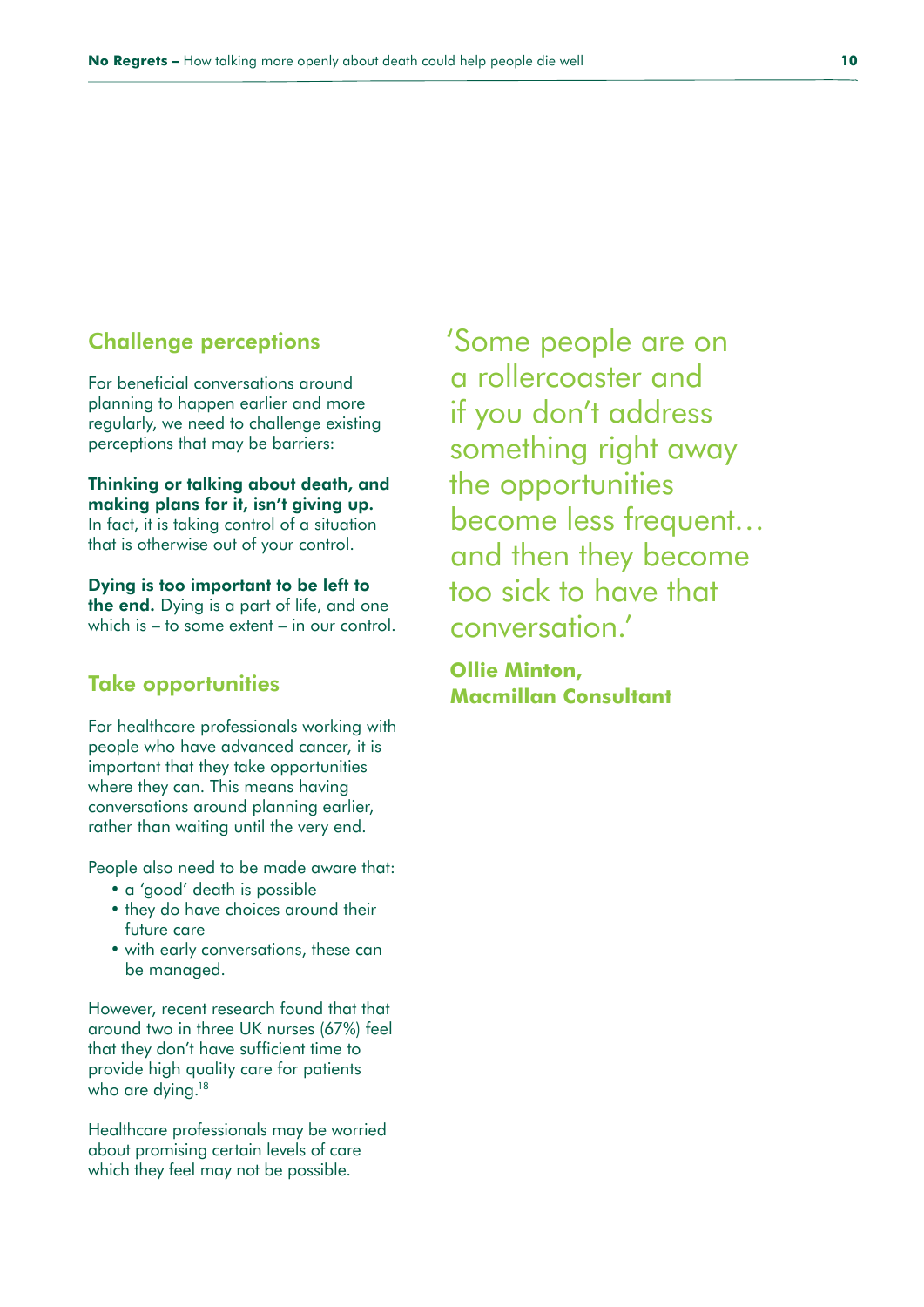#### Take action

Macmillan believes that everyone at the end of life should receive high quality, personalised care and have their preferences met across all care settings. Across the UK, Macmillan views advance care planning (ACP) as a priority as we know that it can greatly improve people's experience of care; enabling more patients to die in their preferred place and reducing unnecessary hospital admissions.

#### England

Macmillan in England is calling for the next Government to fully implement the 'National Commitment' on end of life care, as set out in the 2015 Review of Choice in End of Life Care. If delivered, the commitments have the potential to improve the quality and personalisation of care for everyone at the end of life. This includes ensuring everyone is offered a way to express their care choices and preferences in advance, and ensuring staff responsible for the delivery of end of life care have training focused on the key elements of their roles which enable choice – such as advance care planning.

#### **Scotland**

In Scotland, Macmillan's current priority is to keep end of life care high on the Government agenda. We contributed to the development of the 2015 Strategic Framework for Action on Palliative and End of Life Care and now look to its implementation. The framework outlines the key actions to be taken that will allow everyone in Scotland to receive services that respond to their individual palliative and end of life care needs – which we believe is the right way forward.

#### **Wales**

Macmillan in Wales believes that for people who are no longer curative and are dying from cancer, their ongoing care and treatment needs to be planned holistically. With the support of primary care and through advance care planning (ACP), every effort should be made to ensure that people are able to be cared for and die in the place of their choice and that where possible, avoidable emergency admissions to hospital during this stage of illness are prevented.

#### Northern Ireland

Macmillan in Northern Ireland contributed to the development and implementation of the Living Matters, Dying Matters Strategy 2010–2015. We now want to see new policy developments for ongoing progress in end of life care and patient experience. We are calling for a comprehensive cancer strategy to include improvements in the quality and availability of personalised end of life care.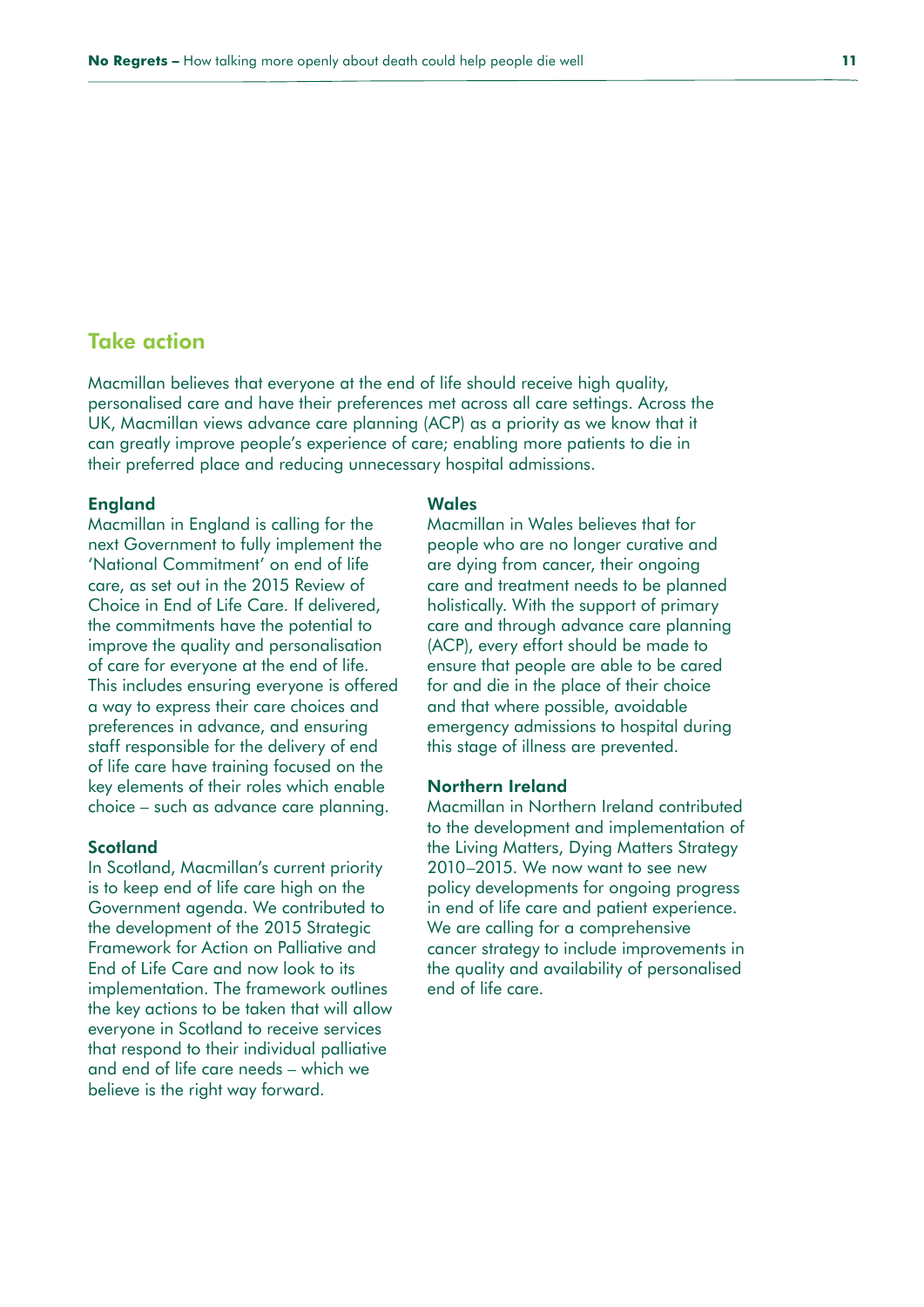### <span id="page-11-0"></span>What Macmillan is doing

#### [Specialist Care at Home](http://www.macmillan.org.uk/about-us/health-professionals/programmes-and-services/specialist-care-at-home.html)

We have been working with six centres to deliver our Macmillan Specialist Care at Home service. This multidisciplinary team led by a Specialty Doctor and GP with Special Interest in Palliative Care provides community-based care to people with cancer and other life-limiting conditions towards end of their life. People are referred to the team early, allowing them enough time to build strong relationships, plan ahead and provide practical and emotional support when needed. With Macmillan Specialist Care at Home, we anticipate to avoid unplanned admissions, with people spending fewer days in hospital and being more likely to die in their preferred place of care. To date, in Hull, 95% of patients identified under the project's data achieved their preferred place of care.

#### [Building on the best](http://www.macmillan.org.uk/about-us/health-professionals/programmes-and-services/building-on-the-best/index.html)

We have formed partnerships with the National Council for Palliative Care in England, and the Scottish Partnership for Palliative Care in Scotland. We are supporting 10 sites in England and three in Scotland as they seek to improve the quality of their services. Colleagues from Wales and Northern Ireland will join the programme community of practice to learn from current initiatives taking place, and will take the lessons learned back to their local contexts. One of the key aims of this project is to have earlier conversations, involving patients and their families, about their care so they can be part of each decision and to take the opportunities offered by outpatient appointments to discuss advance and anticipatory care planning.

#### Get support

If any member of the public would like support or information, call us free on 0808 808 00 00 (Monday to Friday, 9am–8pm) or visit [macmillan.org.uk](http://macmillan.org.uk)

'Your life, your choices', Macmillan's booklet on Advance/Anticipatory Care Planning, can be downloaded at [be.macmillan.org.uk](http://be.macmillan.org.uk). There is a version for England and Wales, Scotland, and Northern Ireland.

This booklet explains how you can plan ahead for your future care. It discusses creating a Lasting Power of Attorney, writing down how you'd like to be cared for using a Preferred Priorities for Care document and writing Advance Decisions to Refuse Treatment. It also has information about making a will, organ and tissue donation, and funeral planning.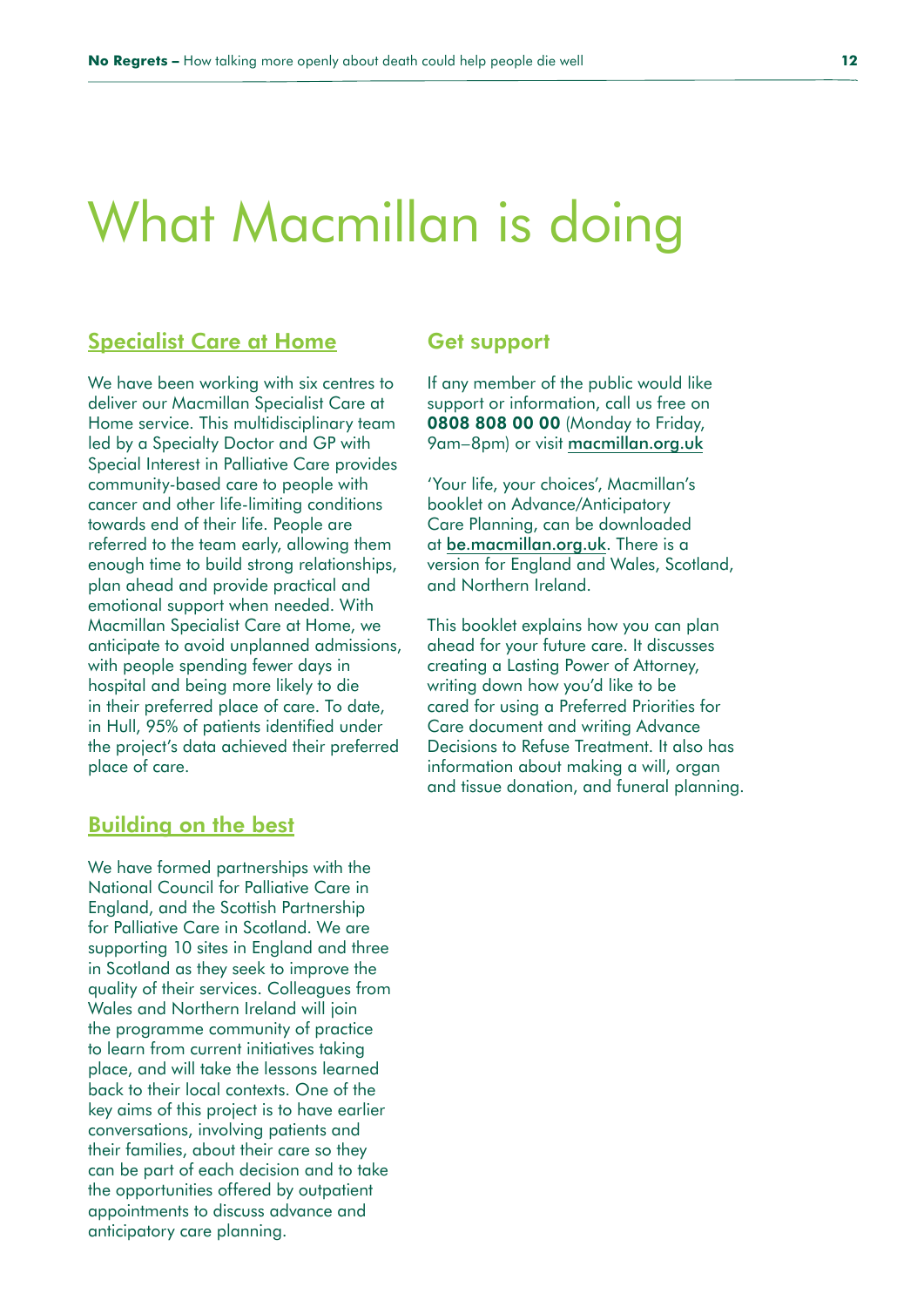### <span id="page-12-0"></span>References

- 1. Macmillan analysis of Office for National Statistics, NHS England. (2015). National Survey of Bereaved People, 2014.
- 2. ICM Unlimited (2017). Macmillan commissioned ICM Unlimited to survey the general public. Total sample size was 2096, and 1786 answered our questions about death and dying. Fieldwork was undertaken between 22nd–24th March 2017. The survey was carried out online. The figures have been weighted and are representative of the population. Respondents were asked: ""The next set of questions relate to issues about death and dying, including thoughts and feelings about your own death. If you would prefer not to answer these questions, please select the option below. Are you happy to continue to this section relating to issues about death and dying?" 15% of all respondents answered 'No I would like to skip this section', 25% of men aged 20–39 answered 'no I would like to skip this section'.
- 3. ICM Unlimited (2017). Respondents were asked: "To what extent are you afraid of the following potential issues related to death?" 13% selected, 'None of the above – I am not afraid of death', meaning that 87% are afraid of death.
- 4. ICM Unlimited (2017). Respondents were asked: "To what extent would you agree or disagree with the following statement about death? We don't talk about death and dying enough in this country". 18% strongly agree, and 47% somewhat agree.
- 5. YouGov Plc. (2017). Macmillan commissioned YouGov Plc. to survey people with cancer. Total sample size was 2005 people with a previous cancer diagnsosis, and 1878 people answered our questions relating to death and dying. Fieldwork was undertaken between 20th – 29th March 2017. The survey was carried out online. The figures have been weighted and are representative of the population of those living with cancer.Respondents were asked: "The next set of questions relate to people's views related to death and dying, including some sensitive issues that some people with cancer may find upsetting. We are asking about this area because we know that many people find it difficult to talk about, and our client hopes to use the results to help people feel more comfortable talking about these issues. Are you happy to answer this section?"
- 6. YouGov Plc. (2017. Respondents were asked: "Have you thought about the possibility that you may die of your cancer?" Answers included constantly (6%), often (16%), sometimes (27%), occasionally (26%), never (24%) and prefer not to say (0%).
- 7. YouGov Plc. (2017). Respondents who had thought about the possibility they may die from their cancer were asked: "Since you were diagnosed, have you ever shared your thoughts or feelings about death or dying with any of the following people? Please tick all that apply."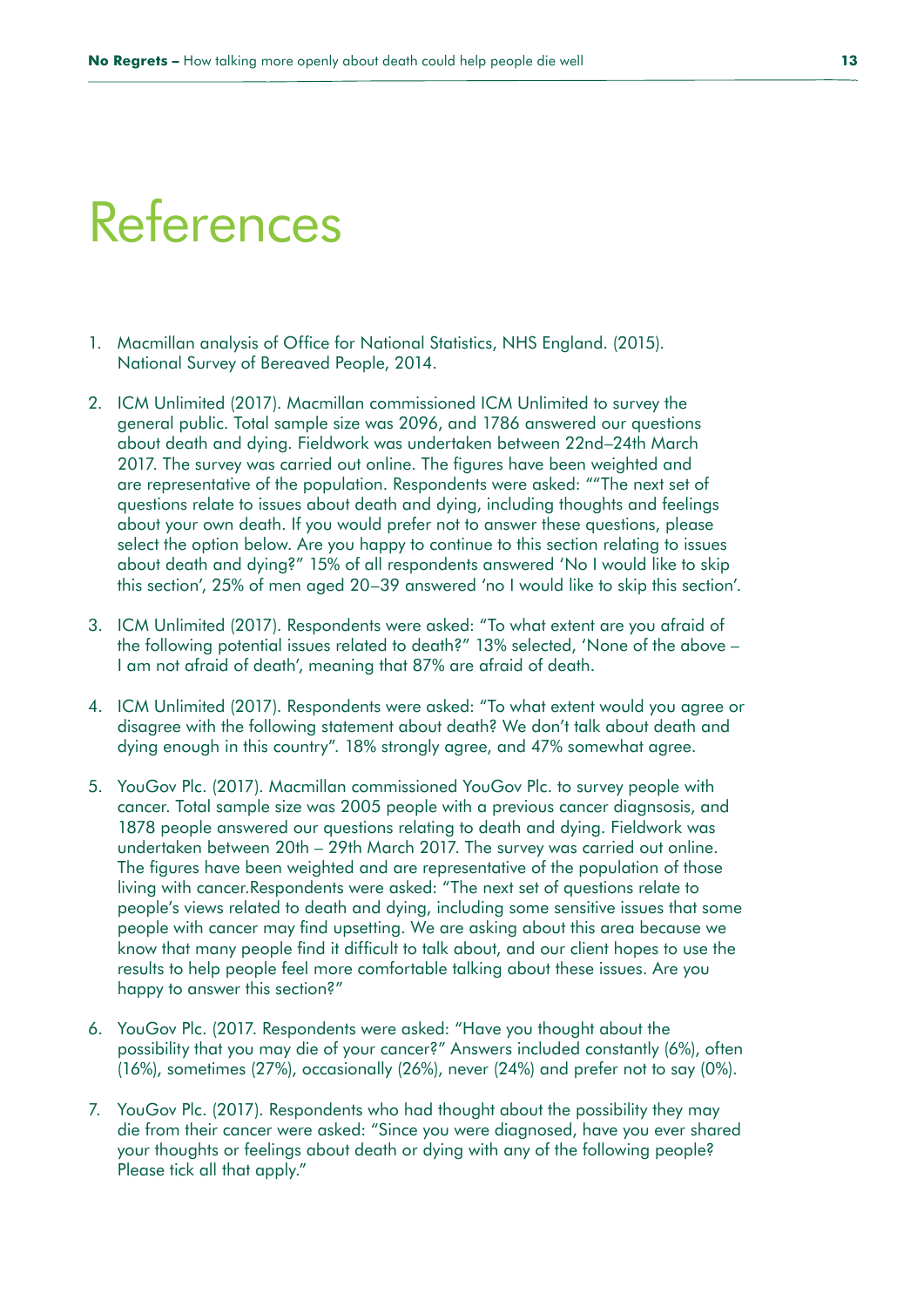- 8. YouGov Plc. (2017). Respondents who hadn't shared their thoughts or feelings about death with anyone were asked: "You said that you have not ever shared your thoughts or feelings about death or dying with anyone. Could you tell us why this is? Please select all that apply."
- 9. YouGov Plc. (2017). Respondents were asked: "To what extent do you agree that these statements apply to your feelings about your experience of cancer? I sometimes find it hard to be honest about how I feel about cancer" Strongly agree 7%, and somewhat agree 21%.
- 10. YouGov Plc. (2017). Respondents were asked: "If the right care and support was available in any of these locations, where would you prefer to spend your final days?"
- 11. ONS, Deaths Registered in England and Wales in 2015 (Released November 2016, accessed April 2017) [https://www.ons.gov.uk/file?uri=/](https://www.ons.gov.uk/file?uri=/peoplepopulationandcommunity/birthsdeathsandmarriages/deaths/datase) [peoplepopulationandcommunity/birthsdeathsandmarriages/deaths/datasets/](https://www.ons.gov.uk/file?uri=/peoplepopulationandcommunity/birthsdeathsandmarriages/deaths/datase) [deathsregisteredinenglandandwalesseriesdrreferencetables/2015/drtables15.xls](https://www.ons.gov.uk/file?uri=/peoplepopulationandcommunity/birthsdeathsandmarriages/deaths/datase) In 2015 in England and Wales, 37% of people aged over 28 days who died from cancer died in an NHS hospital, 30% died at home or a private address, 17% died in a hospice, 14% died in a care home and 2% died elsewhere. ISD Scotland. Place of death for cancer. [http://www.isdscotland.org/Health-Topics/Cancer/Cancer-](http://www.isdscotland.org/Health-Topics/Cancer/Cancer-Statistics/Place-of-Death/)[Statistics/Place-of-Death/](http://www.isdscotland.org/Health-Topics/Cancer/Cancer-Statistics/Place-of-Death/) (accessed April 2017). In 2015 in Scotland, 43% of people who died from cancer died in a hospital, 30% died at home, 19% died in a hospice and 8% died in a care home or elsewhere. Equivalent data not available for Northern Ireland. Combined using a weighted average, these figures show that in the UK, 38% of people who die from cancer die in hospital and 30% die at home.
- 12. Ibid 10
- 13. Ibid 11
- 14. ICM Unlimited. (2017) Respondents were asked "Have you prepared for your death in any of the following ways?"
- 15. YouGov Plc. (2017) Respondents were asked: "Now thinking about your eventual death in the future (in general – not necessarily related to cancer). Have you prepared for your eventual death in any of the following ways? Please select all that apply)".
- 16. Ibid 14
- 17. Ibid 15
- 18. Nursing Standard and Marie Curie, February 2017: [https://www.mariecurie.org.uk/](https://www.mariecurie.org.uk/media/press-releases/nurses-dont-have-enough-time-to-care/152288) [media/press-releases/nurses-dont-have-enough-time-to-care/152288](https://www.mariecurie.org.uk/media/press-releases/nurses-dont-have-enough-time-to-care/152288)